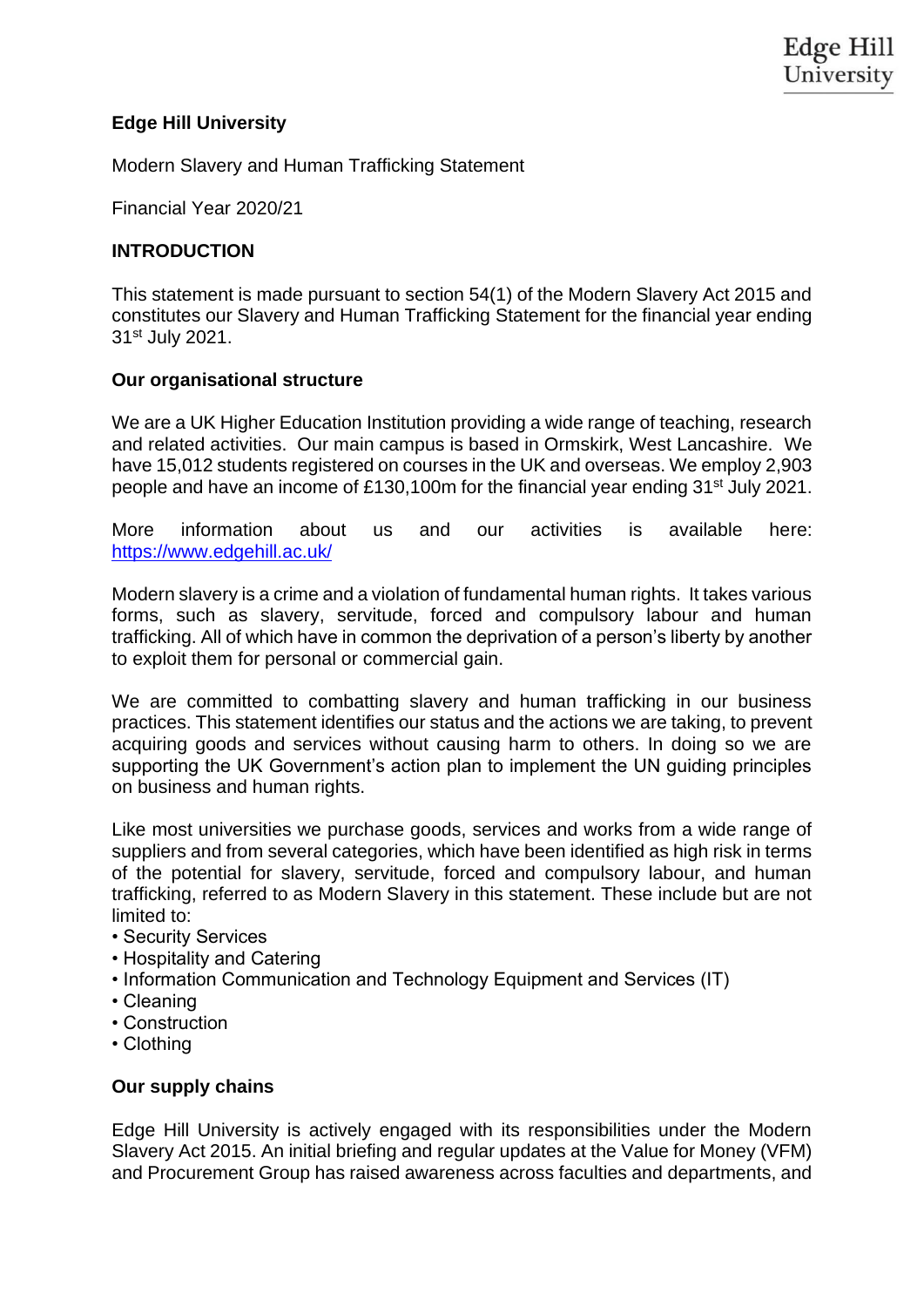we have continued to engage with consultancy support from NETpositive Futures to consider our actions under the Modern Slavery Act. We remain committed to better understanding our supply chains, working towards greater transparency and responsibility towards the people working in them.

We will be continuing to use the NETpositive Supplier Engagement (HE) Tool to provide a single mechanism to engage contracted and non-contracted suppliers with issues of modern slavery and human trafficking. This Tool was developed by the North West Universities Purchasing Consortium (NWUPC), the University Caterers Organisation (TUCO) and the North Eastern University Purchasing Consortia (NEUPC).

The Supplier Engagement (HE) Tool will enable us to:

- collect data on which of our suppliers are aware of, and engaged with, the responsibilities relating to modern slavery and human trafficking, as well as those which are not;
- offer support, guidance or training to our supply base and to share best practice between them;
- track the actions being taken, and, where required, the progress being made, by our supply chain in addressing aspects of modern slavery;
- have access to this information in real time: and
- build modern slavery into our contract management processes based on action plans developed by our suppliers.

### **Our effectiveness in combating slavery and human trafficking**

The NETpositive Supplier Engagement (HE) Tool allows us to access data created by our suppliers to enable us to ascertain the percentage of our suppliers which have:

- been **made aware** that modern slavery is a consideration for their business;
- **acknowledged** modern slavery is a consideration for their business;
- **committed** to take action to address modern slavery in their business;
- **completed** actions which address modern slavery in their business; and
- set actions to **undertake training** on modern slavery.

The Tool will also provide **examples and evidence** shared by our suppliers about their activities in relation to modern slavery and human trafficking. The data from the Tool will enable us to differentiate responses by business type so we can identify progress in priority risk areas such as construction, hospitality and clothing.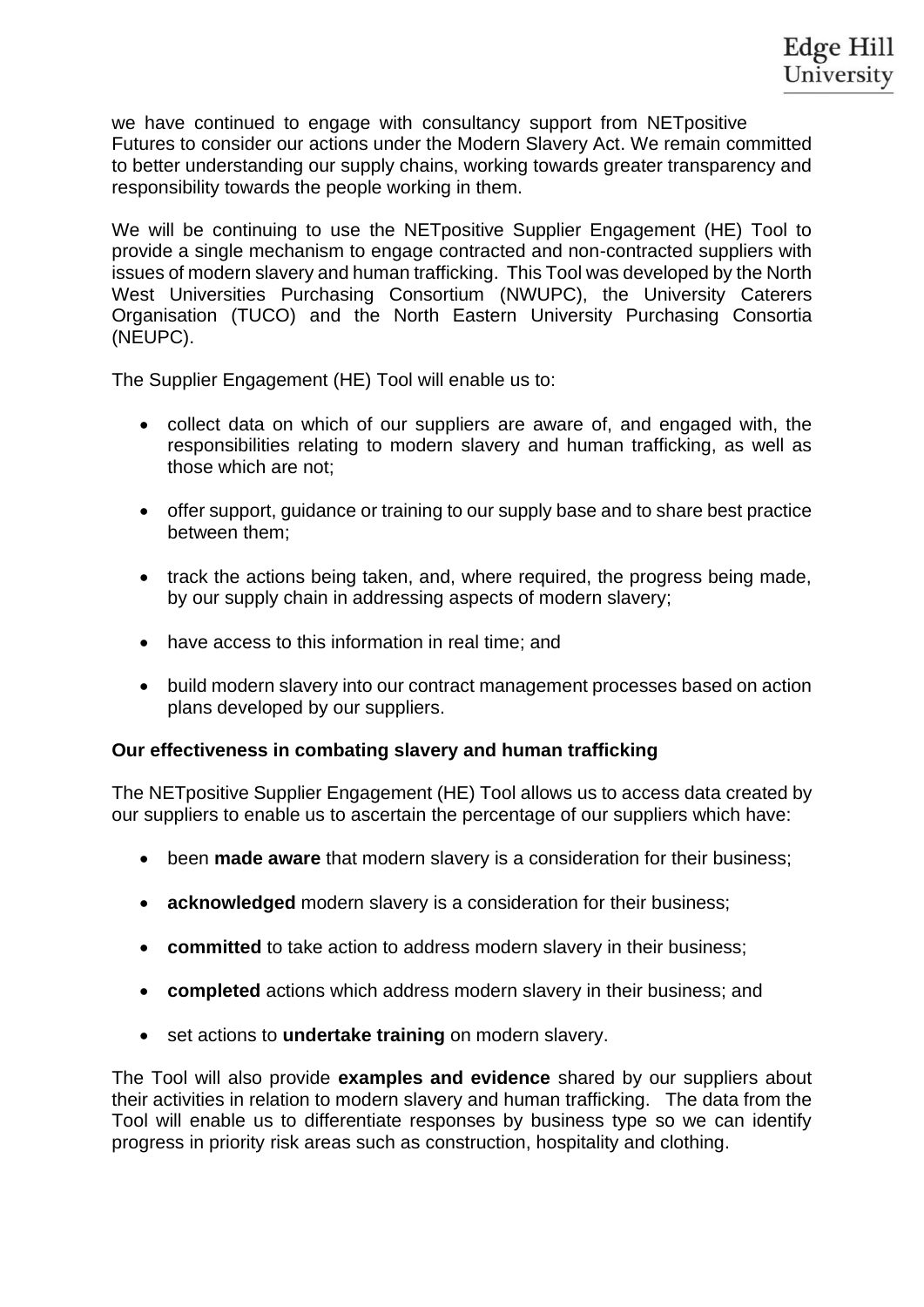# **Actions from August 2020 to July 2021**

1. We continued to contact the top 1600 suppliers used at Edge Hill University by value and identified which of those are currently using the NETpositive Supplier Engagement (HE) Tool. When contacting them we asked for them to engage with the tool.

| <b>June 2020</b> | No of suppliers (top)<br>to bottom) |     | 50 |    |    | 100 150 200 | 250 |     |    |                             |    |    |    |    |                             |     |     | 300 400 500 600 700 800 900 1000 1500 2000 2500 3000 3500 3810                      |     |     |     |     |
|------------------|-------------------------------------|-----|----|----|----|-------------|-----|-----|----|-----------------------------|----|----|----|----|-----------------------------|-----|-----|-------------------------------------------------------------------------------------|-----|-----|-----|-----|
|                  | In NPF                              |     | 24 | 43 | 63 | 78          | 95  | 111 |    |                             |    |    |    |    | 147 169 186 203 218 231 245 | 295 | 325 | 347                                                                                 | 361 | 379 | 407 |     |
|                  | $\%$                                | 100 | 48 | 43 | 42 | 39          | 38  | 37  | 37 | 34                          | 31 | 29 | 27 | 26 | 25                          | 20  | 16  | 14                                                                                  | 12  | 11  | 11  |     |
| Supplier no      | Improvement                         |     | 8  | 8  | 17 | 25          | 28  | 29  | 47 | 60                          | 67 | 82 | 85 | 95 | 104                         | 128 | 140 | 152                                                                                 | 153 |     |     |     |
|                  |                                     |     |    |    |    |             |     |     |    |                             |    |    |    |    |                             |     |     |                                                                                     |     |     |     |     |
| <b>June 2021</b> | No of suppliers (top<br>to bottom)  |     | 50 |    |    |             |     |     |    |                             |    |    |    |    |                             |     |     | 100 150 200 250 300 400 500 600 700 800 900 1000 1500 2000 2500 3000 3500 3810 3877 |     |     |     |     |
|                  | In NPF                              |     | 25 | 47 | 68 | 83          | 100 |     |    | 116 153 175 193 212 227 242 |    |    |    |    | 256                         | 308 | 343 | 366                                                                                 | 380 | 399 | 427 | 493 |
|                  | $\frac{9}{6}$                       | 100 | 50 | 47 | 45 | 42          | 40  | 39  | 38 | 35                          | 32 | 30 | 28 | 27 | 26                          | 21  | 17  | 15                                                                                  | 13  | 11  | 11  | 13  |
| Supplier no      | Improvement                         |     |    | 4  | 5  | 5           |     | 5   | ี  | 6                           |    | 9  | 9  | 11 | 11                          | 13  | 18  | 19                                                                                  | 19  | 20  | 20  |     |

- a. In the last year; an additional 86 genuine suppliers have been added to the database.
- b. This is due to our commitment to email our suppliers, our discussions with suppliers at reviews and as part of the new supplier onboarding process in Facilities Management.
- c. This will actively reduce the risk of a supplier failure.
- 2. In 2020/2021 we have also contacted those suppliers within our top 100 not engaged with the NETpositive Supplier Engagement (HE) Tool and requested a copy of their Modern Slavery Statement. This would indicate an awareness of the MSA 2015 and their commitment to it.

| <b>WITH STATEMENTS</b> |                                     |     |    |     |
|------------------------|-------------------------------------|-----|----|-----|
|                        | No of suppliers (top<br>to bottom)  |     | 50 | 100 |
| <b>June 2021</b>       | In NPF or have<br><b>statements</b> |     | 33 | 63  |
|                        | %                                   | 100 | 66 | 63  |

a. This now means, that out of our top 100 suppliers 63% have either signed up to the NETpositive Supplier Engagement (HE) Tool or have a statement on their website or available to request.

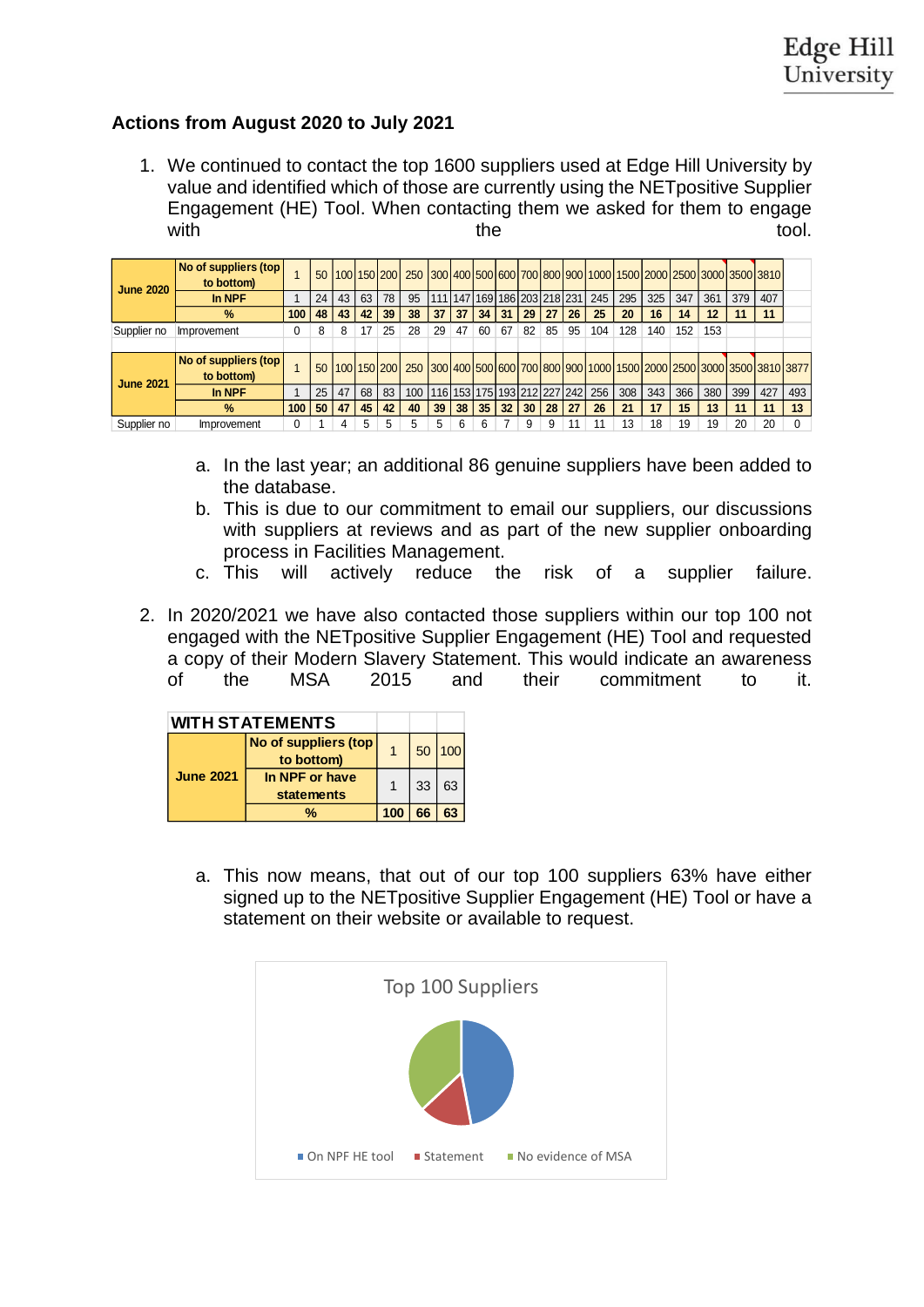- 3. We actively encourage engagement with the North West Universities Purchasing Consortium (NWUPC) and The Universities Catering Organisation (TUCO) frameworks that embed Modern Slavery Act considerations, within their example activities. Their procurement activities.
- 4. The Modern Slavery Policy has been supported by the Value For Money (VFM) group and communicated to the wider University in 2020/21, this was completed across all support functions and faculty. To really drive an awareness into the fabric of the University, as part of new staff induction, they will receive information about modern slavery and signposts to the statement and policy document.

More information including tool kits and guidance can be found on the link below. [https://www.nwupc.ac.uk/sustainable-procurement/toolkits-guidance/item/nwupc](https://www.nwupc.ac.uk/sustainable-procurement/toolkits-guidance/item/nwupc-modern-slavery-statement-2)[modern-slavery-statement-2](https://www.nwupc.ac.uk/sustainable-procurement/toolkits-guidance/item/nwupc-modern-slavery-statement-2)

#### **Supplier Engagement and Development**

We continue to focus on our top 100 suppliers by value, that accounted for approx. 75% of our annual expenditure in 2018/19 & 2019/20. As of June 2021, 47% of those suppliers are now registered with Net Positive Futures. This is an improvement for the same period on the previous year. The suppliers have completed a sustainability assessment including Modern Slavery and have an action plan in place to mitigate the risks associated with their supply chain. We have continued to contact a great number of suppliers and have requested that they engage with the tool as soon as possible. This work will continue in 2021/22. Additionally, we have included identifying those suppliers within our top 100 that have not signed up to the HE tool have a statement and/or policy on their website or available to request. This work will continue.

Since December 2019, we have also been completing 3 monthly Modern Slavery audits around the campus. This involves approaching all contractors and agency staff on site, requesting their name, company name and purpose of their visit. We then contact their head office and request that they confirm that the contractor or agency staff member on site has completed the appropriate right to work in the UK checks. We have challenged over 74 contractors and agency staff to date. This is a practical step to ensure that contractors and agencies demonstrate due diligence and are aware that we take the risk of Modern Slavery very seriously at Edge Hill University.

The Supplier Relationship Manager has been working closely with the Environment and Sustainability Manager and NET Positive Futures to look at ways of linking the HE Tool to our sustainability goals.

This approach and the evidence gathered will assist us in targeting our activities to those suppliers and supply chains who are either not aware that Modern Slavery is an issue for their business or are not taking a pro-active approach within their supply chains. We consider this activity a sensible approach to set our baseline for engagement with our suppliers and in the priority supplier categories.